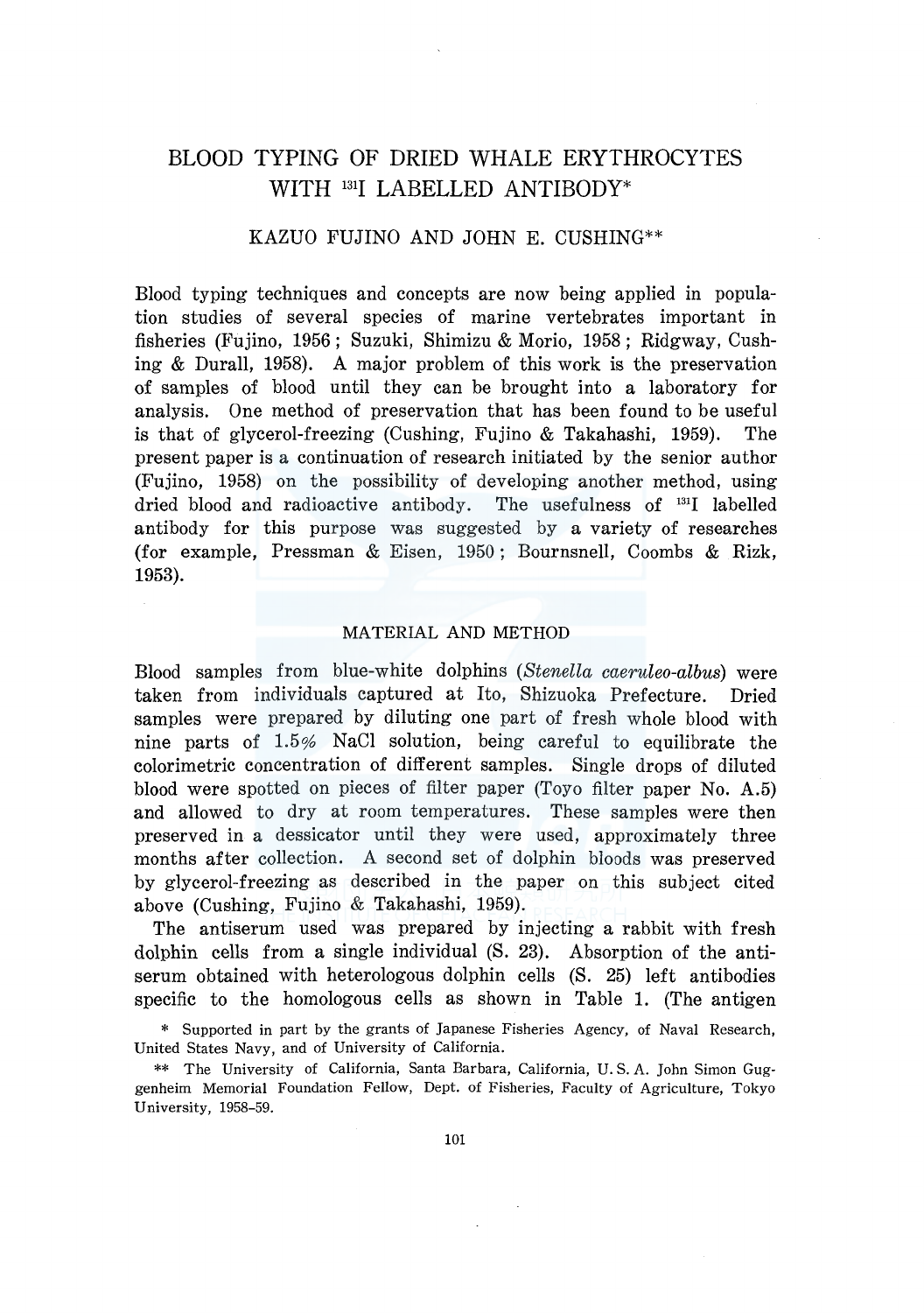| Treatment             | Before or after<br>absorb. by S. 25.<br>dolphin cells | Dolphin cells<br>used for<br>agglutination | Dilution of antibody |        |          |            |                          |        |     |      |
|-----------------------|-------------------------------------------------------|--------------------------------------------|----------------------|--------|----------|------------|--------------------------|--------|-----|------|
| оf<br>antibody        |                                                       |                                            | 8                    | 16     | 32       | 64         | 128                      | 256    | 512 | 1024 |
| Before<br>salting-out | before                                                | S.23<br>S.25                               | $+$<br>卌             | ╫<br>卅 | ₩<br>冊   | ₩<br>#     | ╫<br>$+$                 | ╫      | $+$ |      |
|                       | after                                                 | $\mathsf{S}.23$<br>S.25                    | ╫                    | $+$    | $+$      | $+$        |                          |        |     |      |
| After<br>salting-out  | before                                                | (S.23)<br>S.25                             | ╫<br>冊               | ╫<br>卌 | ╫<br>╫   | ╫<br>╫     | $^+$<br>$+$              | $+$    | --- |      |
|                       | after                                                 | IS.23<br>S.25                              | 卅                    | $+$    | $+$      | 士          | $\overline{\phantom{0}}$ |        |     |      |
| After<br>iodination   | before                                                | S.23<br>S.25                               | ╫<br>卌               | ╫<br>卌 | ╫<br>$+$ | $+$<br>$+$ | ╫                        | $^{+}$ |     |      |
|                       | after                                                 | (S.23)<br>S.25                             | 卅<br>--              | ╫      | $+$      | 王          | $\overline{\phantom{0}}$ |        |     |      |
|                       |                                                       |                                            |                      |        |          |            |                          |        |     |      |

#### TABLE 1. AGGLUTININ TITER OF ANTI-23 DOLPHIN SERUM IN EACH STAGE OF TREATMENT

involved has not yet been related to the De system previously described for this species by Yamaguchi & Fujino, 1952).

Iodination procedures followed those described by Pressman & Eisen (1950). Antibody gamma-globulin was precipitated from the immune serum following one third saturation with ammonium sulfate at ph 7.0. The ammonium sulfate was removed from the gamma-globulin fraction by a series of dialysis against isotonic saline, and against carbowax of molecular weight 1,500 (Arai, Sakagishi & Nomiyama, 1956). The solution was restored to its original volume following dialysis. The success of dialysis was checked with barium chloride indicator.

The protein concentration of the final preparation was determined chemically by the semi-micro Kjeldahl method, and colorimetrically with the Beckman spectrophotometer at wave length  $545 m\mu$  using Sols' Biuret reagent (Sols, 1947; Matsumoto & Kanamitsu, 1955). A conversion factor was calculated as follows:  $P=1.16 \cdot D$ , where P is the concentration of protein nitrogen in mg. per ml. and D ( $= ln I_0/I$ ) is the optical density per 1 cm. depth of solution at wave length 545  $m\mu$ .

Radioactive iodine 1311, manufactured by the Radiochemical Centre, Amersham, England, was used for labelling the antibody. This is prepared as the sodium iodide in  $0.01 N$  sodium thiosulfate. Iodination was accomplished by adding the iodinating solution (0.1 *ml.* of 0.01 M potassium iodide, 1.0 *ml.* of carrier free 1311 at 0.1 *me.,* 1 drop of 1 *M* sodium nitrite and 0.2 *ml.* of 2.5 *N* hydrochloric acid) to a solution containing 15.0 *mg.* of gamma-globulin in 2 *ml.* of borate buffer at ph 8.0 (0.16 *N*  sodium hydroxide, 0.2 *M* boric acid in 0.16 *M* sodium chloride). After five minutes the ph of this solution was adjusted to 8.0 with  $2.5 N$ sodium hydroxide. Twenty minutes later dialysis was started against saline and carbowax as before.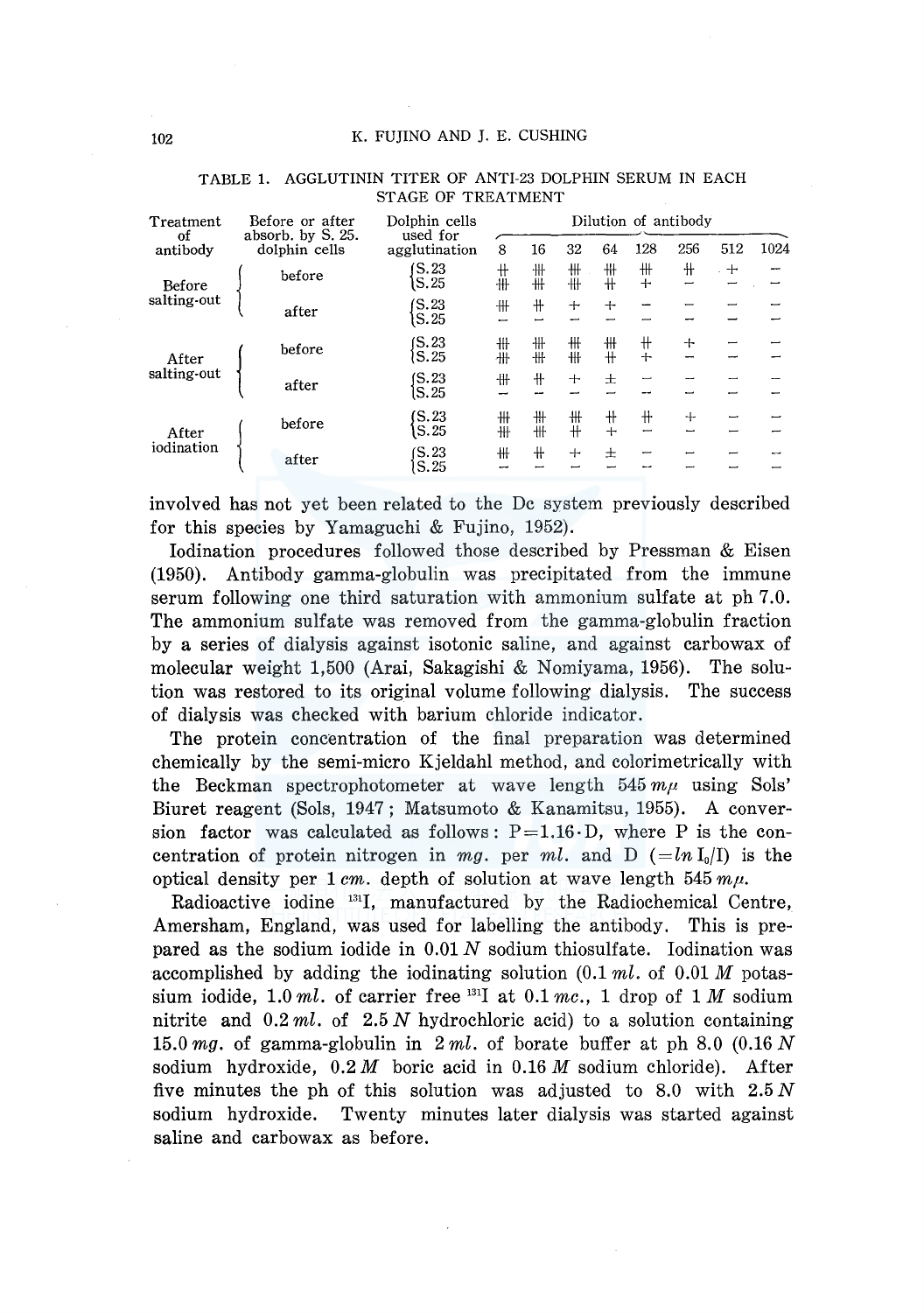After dialysing, completion of removal of the uncoupled <sup>131</sup>I was checked by the radioautography from paperchromatograph of iodinated antibody as well as by counting of radioactivity of dialysates with G-M counter. Fig. 1 shows an example of radioautographs made of an antifinback whale serum that demonstrate the method used. These show



Fig. 1. Radioautographs from paperchromatograms of iodinated antibody, showing the complete removal of uncoupled 1311 from iodinated antifinback antibody, Toyo filter paper 5A, 50 minutes diffusion in solvent which consists of 1 part of acetic acid, 3 parts of normal butyl alcohol and 4 parts of distilled water, Fuji-X-ray film, 6 hrs. exposed, upper: just after iodination, lower: after removal of uncoupled <sup>131</sup>I by dialysis. The central spot in each autograph shows the location of iodinated antibody-gamma-globulin. The band in the upper figure shows the location of migrating uncoupled 1311. This band is absent in the lower figure after a comparable time of diffusion.

that the serum proteins have been successfully iodinated and that the free  $^{131}I$  was removed successfully by dialysis.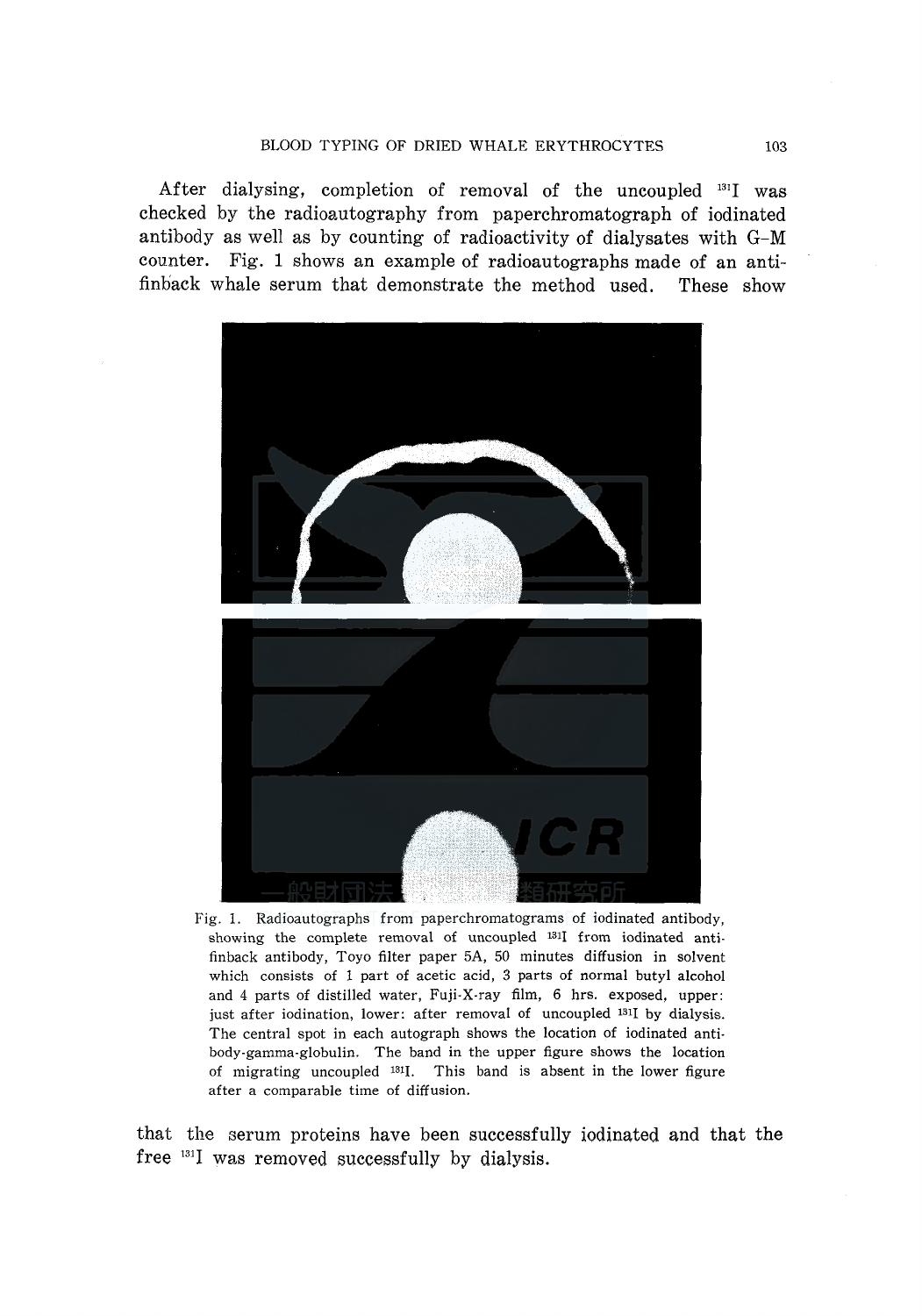#### K. FUJINO AND J. E. CUSHING

### TABLE 2. RESULTS OF COUNTING TOTAL RADIOACTIVITY OF BLOOD SPOTS ON FILTER PAPER

| Experiment                         | Dolphin cells                                                            | Count of radioactivity<br>in $c.p.m.1$ |  |  |  |
|------------------------------------|--------------------------------------------------------------------------|----------------------------------------|--|--|--|
| Preliminary test with intact cells | $\left\{\n \begin{array}{c}\n S. & 23 \\ S. & 25\n \end{array}\n\right.$ | $1811 + 294$<br>$51 + 31$              |  |  |  |
| Test with dried materials          | $\left\{\n \begin{array}{c}\n S. & 23 \\ S. & 25\n \end{array}\n\right.$ | $4077 + 748$<br>$221 \pm 76$           |  |  |  |

<sup>1)</sup> Mean values and standard deviations of five separate experiments. Cells were treated at a dilution 1:8 with iodinated antibody previously absorbed with S. 2.5 cells.



Fig. 2. Spots of dolphin cells on filter paper and their radioautographs after treatment by <sup>131</sup>I labelled antibody, Fuji X-ray film, 100 hrs. exposed, left: posi-<br>tive antigen antibody reaction of S. 23 cells, right: negative antigen antibody reaction of S. 25 cells.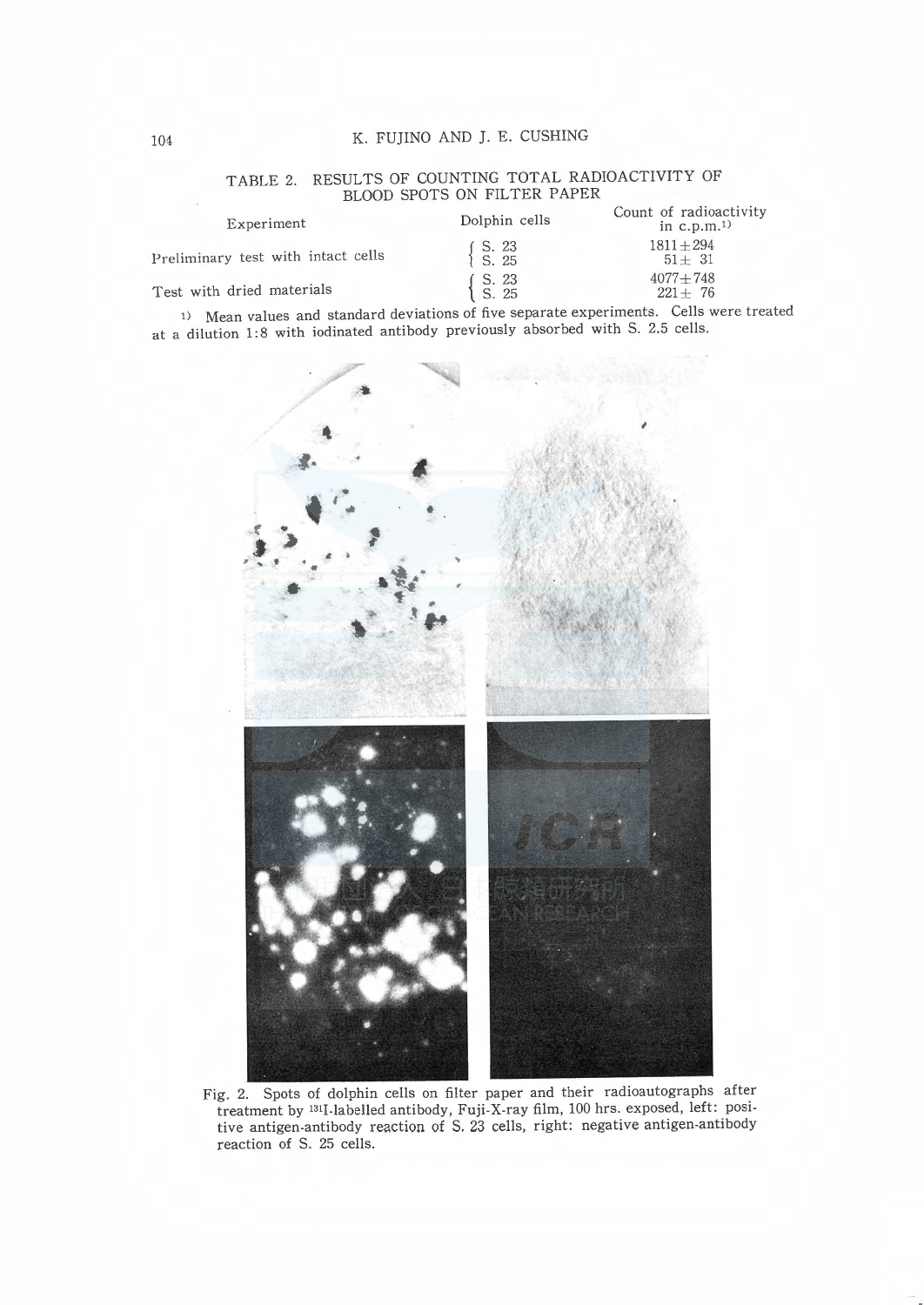## BLOOD TYPING PROCEDURE

After titration the labelled antiserum was absorbed three times with the cells of dolphin S-25 which removed antibodies capable of reacting with antigens common to both individuals, as well as the remaining traces of uncoupled  $^{131}I$  (Table 1).

The reactions of the absorbed antiserum with intact erythrocytes were observed first. Three drops of a two percent cell suspension from dolphin S-23 were added to a test tube containing three drops of one in eight dilution of the absorbed antiserum. A similar mixture was made with S-25 cells as a control. After thirty minutes each of the cell suspensions was centrifuged and was washed twelve times with saline to remove uncombined antibody. The whole washed cells were spotted on filter paper, dried at room temperatures, and their total radioactivity was determined by G-M counter and radioautograph. The results of these determinations, Table 2 and Fig. 2, show that the cells of dolphin S-23 absorbed much more labelled protein than did those of S-25.

Samples of blood dried on filter paper strips were moistened by diffusion in four percent ammonium sulfate and then placed with their ends

in the same solution (Fig. 3). When diffusion had started, equal sized drops of absorbed antiserum (one in eight dilution) were placed so that they could diffuse through the blood spots. After two hours the filter papers were allowed to dry at room temperature and the total radioactivity of the blood spots was determined by G-M counter. This experiment was repeated five times with replicated samples from each individual. The results are shown



Fig. 3. Preparation of antigen-antibody reaction on filter paper, p.b.: spots of blood preserved by drying, i.a.: spots of iodinated antibody, f.p.: filter paper, a.s.: 4 percent ammonium sulfate.

in Table 2. These agree very well with those obtained with intact cells in the first experiment.

#### **CONCLUSION**

These experiments show that it is highly probable that <sup>131</sup>I labelled antibodies can be used to distinguish individual antigenic differences in samples of dired blood. Such samples have great potential value in blood type studies on marine vertebrates where it may be difficult to preserve intact erythrocytes.